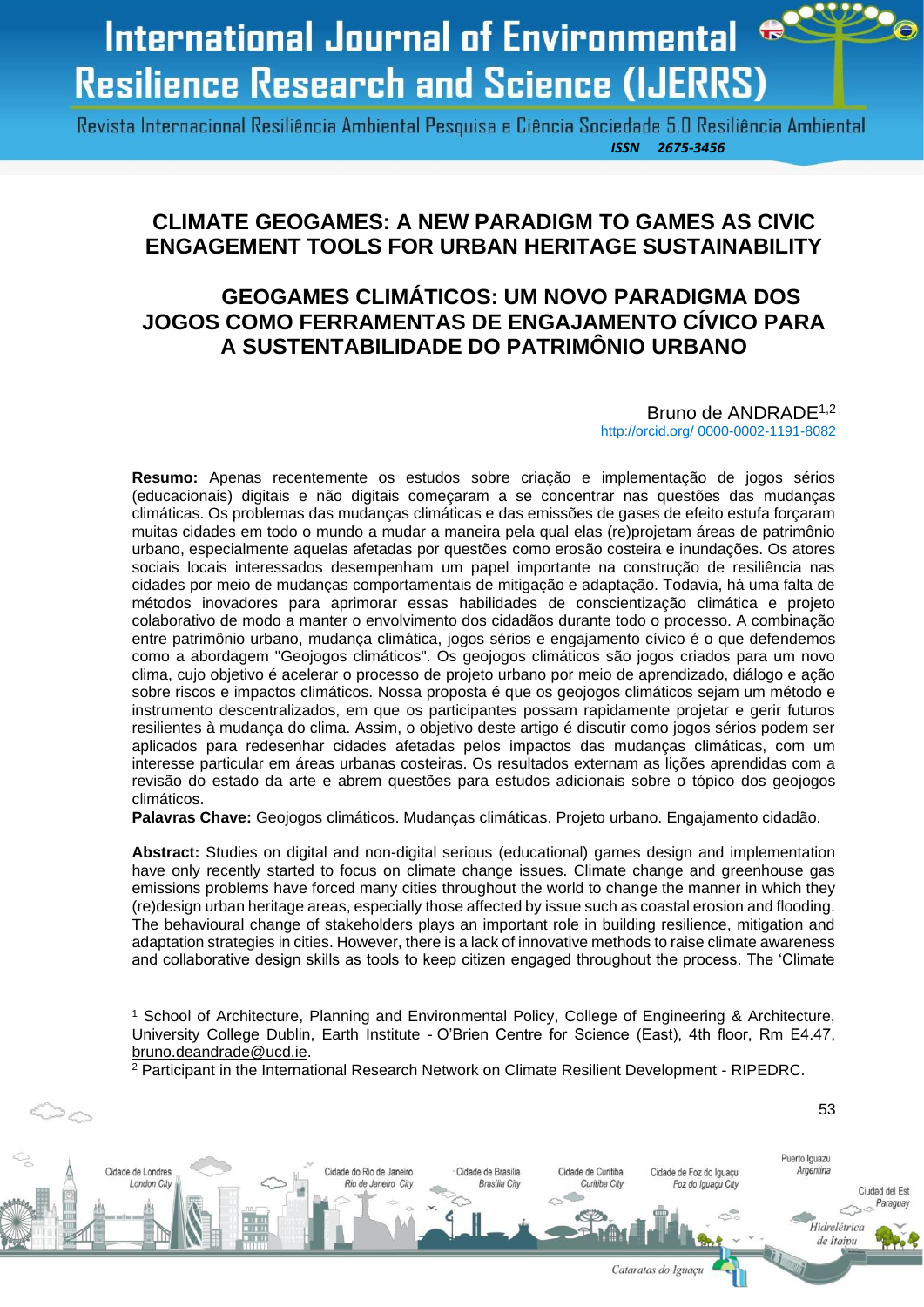Revista Internacional Resiliência Ambiental Pesquisa e Ciência Sociedade 5.0 Resiliência Ambiental *ISSN 2675-3456*

Geogames' approach combines urban heritage, climate change, serious games and civic engagement. Climate geogames are games meant for a new climate, whose goal is to speed up the design process through learning, dialogue, and action on climate risks and impacts. Our proposed approach is intended as a decentralized method where stakeholders can rapidly design and manage climate resilient scenarios. The goal of this paper is to discuss how serious games can be applied to redesign cities affected by the impacts of climate change, with a particular interest in urban areas at the coast. The results inform lessons learned from the state-of-the-art review and open questions for further studies on the topic of climate geogames.

**Key Words:** Climate geogames. Climate change. Urban design. Civic engagement.

#### **INTRODUCTION**

Climate change and greenhouse gas emissions problems have forced many cities throughout the world to change the manner in which they (re)design urban heritage areas, especially those having adverse impacts through higher temperatures, prolonged droughts, and coastal erosion and flooding.

A gap remains between common sense and scientific knowledge, in other words, the awareness needed to encourage behavioral change to effect mitigation and adaptation. 'Climate Geogames' - games meant for a new climate, whose goal is to speed up the design process through learning, dialogue, and action on climate risks and impacts - are one way to reduce this gap by enhancing opportunities for education and cooperation. Such games can provide communities with the opportunity to interactively explore different climate resilient scenarios - building a collective adaptive capability to change through design.

Studies on digital and non-digital serious (educational) games have only recently begun focusing on climate change issues (BACHOFEN; SUAREZ; STEENBERGEN; GRIST, 2012; HARTEVELD; SUAREZ, 2015; JUHOLA; DRISCOLL; DE SUAREZ; SUAREZ, 2013; PARKER; CORNFORTH; SUAREZ; ALLEN *ET AL.*, 2016; SUAREZ; BACHOFEN, 2013; SUAREZ; MENDLER DE SUAREZ; KOELLE; BOYKOFF, 2014; SUAREZ; OTTO; KALRA; BACHOFEN *et al.*, 2014) as the

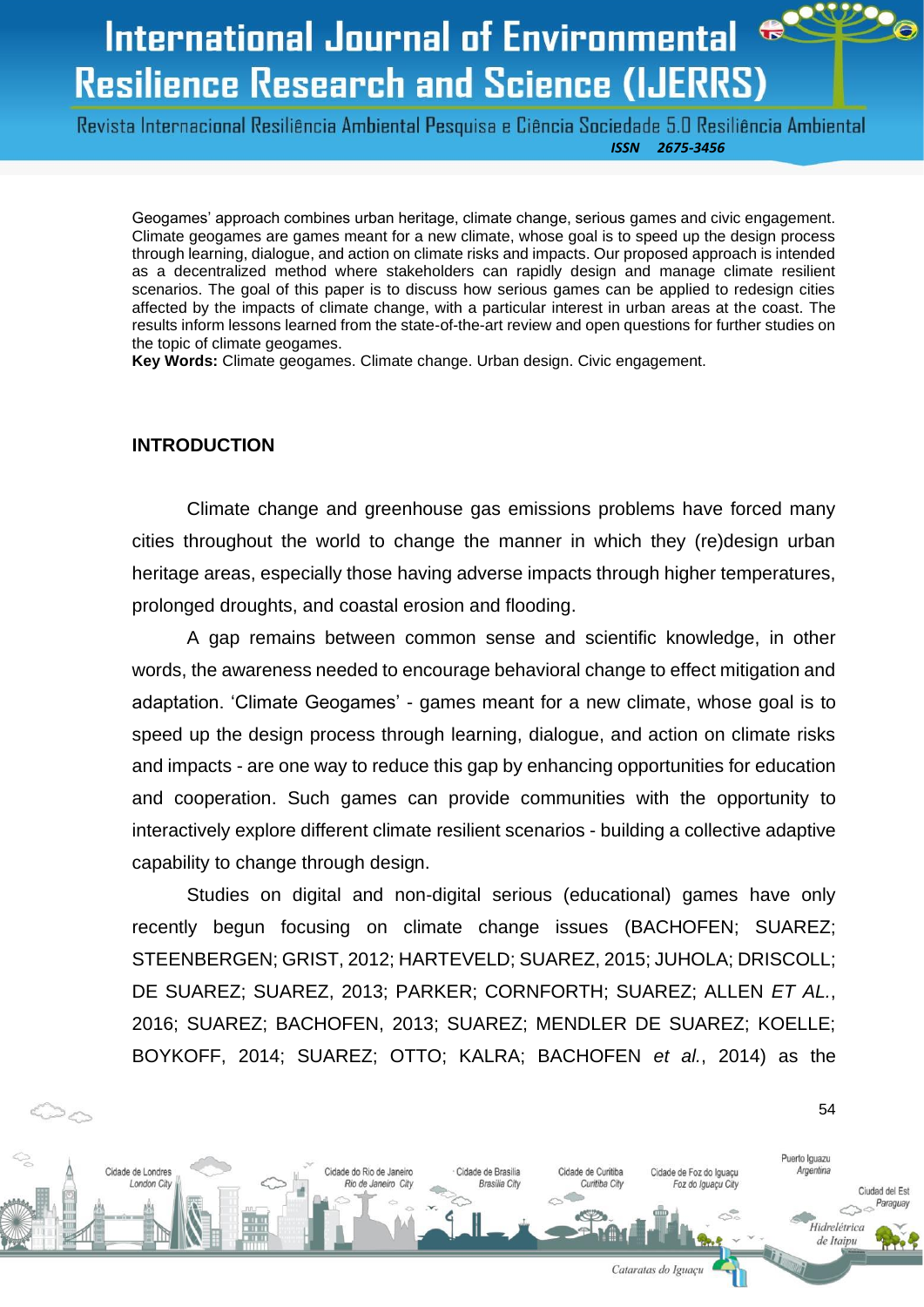Revista Internacional Resiliência Ambiental Pesquisa e Ciência Sociedade 5.0 Resiliência Ambiental *ISSN 2675-3456*

emblematic "Games for a New Climate: Experiencing the Complexity of Future Risks" (MENDLER DE SUAREZ; SUAREZ; BACHOFEN; FORTUGNO *et al.*, 2012). Janot Mendler de Suarez and Pablo Suarez have been the frontrunner authors on this topic due to their research as part of the 'Games for a New Climate Task Force' of Red Cross.

Climate Geogames are a method of engaging different people and communities in climate change related issues from impacts and adaptation, to equity and power dynamics. Such games are a fun but serious way of helping humanity tackle the complexities, volatilities and uncertainties that could be hallmarks of the "new normal" for the global climate. Hence, the transection of urban heritage, climate change, serious games and civic engagement, is what we defend as the "Climate Geogames" approach. This proposed approach is intended to be a decentralized method where stakeholders can rapidly design and manage climate resilient scenarios.

How can serious games be applied to redesign and manage cities affected by climate change impacts, especially the ones in a more critical state of vulnerability in coastal areas? How can digital and non-digital games raise climate awareness and citizenship with inhabitants?

This contribution also addresses stakeholders' understanding of climate issues such as younger cohorts and older people by focusing on communication strategies to enhance knowledge of and commitment to a coordinated managed policy for climate change adaptation planning. The goal is to gather knowledge to further creating climate geogames with the participation of the community to enhance resilience on climate change related to the United Nations Sustainable Development Goal 11 – Sustainable Cities and Communities.

Making coastal cities sustainable means: 1) creating career and business opportunities such as green and blue industries; 2) safe, well located, and affordable housing; and building adaptation awareness among inhabitants. It involves 3) investment in safe and carbon zero transportation, creating and increasing green

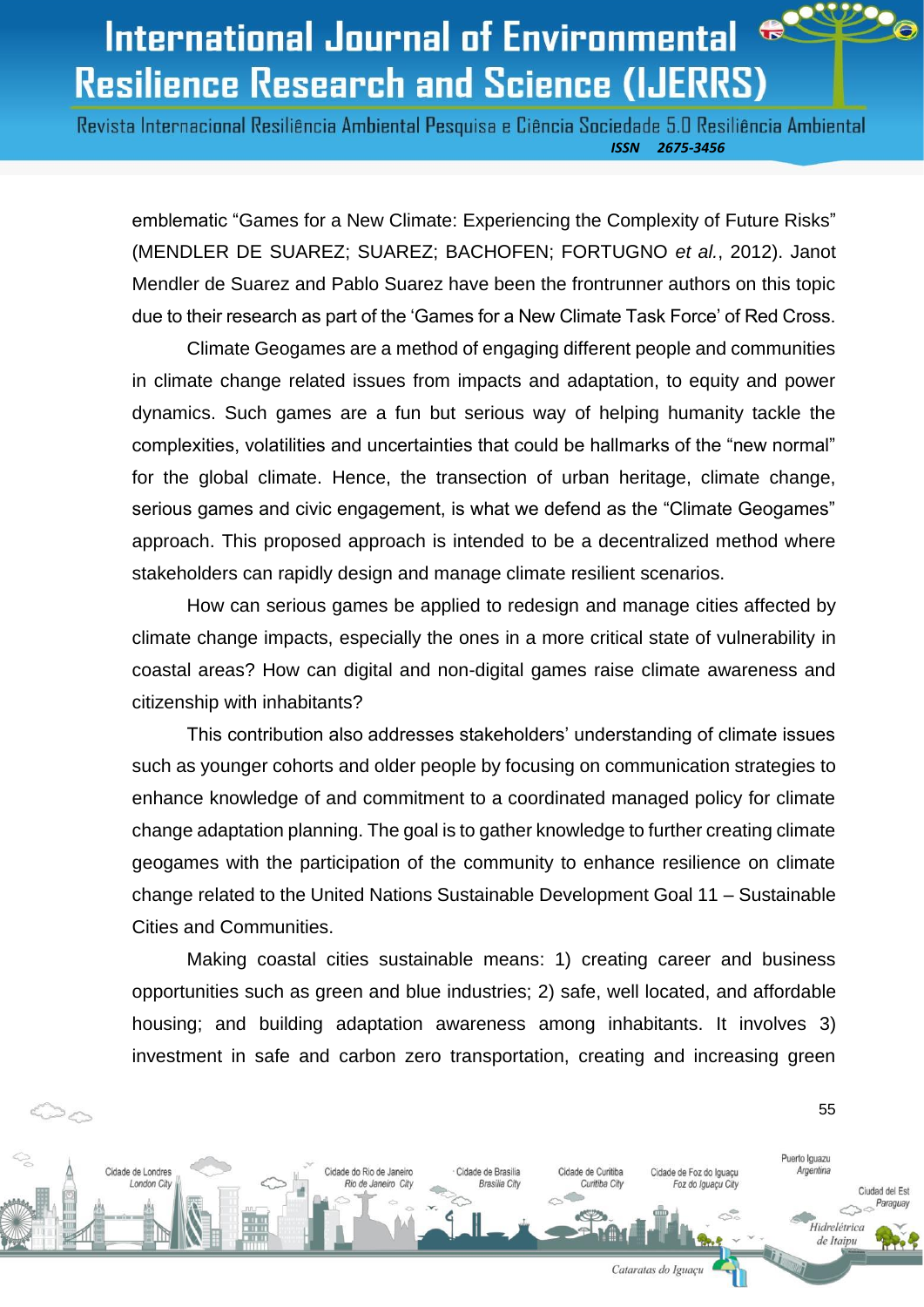

Revista Internacional Resiliência Ambiental Pesquisa e Ciência Sociedade 5.0 Resiliência Ambiental *ISSN 2675-3456*

public spaces; and 4) improving urban design, planning and management in participatory and inclusive ways.

Lastly, this paper is a response from the participation of the author at UK-Brazil workshop "Financing urban climate-resilient development" for Early Career Researchers, a part of his Postdoctoral role under the Coastal Communities Adapting Together (CCAT) project, funded by the EU Ireland-Wales Programme. The workshop took place in Foz do Iguaçu, Brazil, between 9 to 12 September 2019

The rest of the paper is organized as follows: In the next section "A State of Reflection: Climate Geogames" we describe the evolution of the geogames concept and our argumentation of the relevance of climate geogames. In section 3 "Recent Experiences: A Gamepedia", we provide an overview and a list of digital and non-digital climate related games. In section 4 "Conclusion and Unfoldings", we provide directions for future work.

#### **A STATE OF REFLECTION: CLIMATE GEOGAMES**

The climate geogames concept is evolving alongside the rising interest on city building games, whether they are physical bricks such as Lego or computer games such as the classic Metropolis (1966), SimCity (1989), and PlastiCity (2004), Urban Plans, City Creator (2002), and Super City (2011). These games established the role of games as a laboratory for simulating urban planning and management issues. The most recent version of SimCity was launched in 2014 for mobile phones with the support of Facebook. The "SimCity BuildIt" version combined traditional elements of SimCity with innovations on collaboration with other players on Facebook in real time. This is a case when gaming merged with social media proved to have a huge potential for reaching a wider audience and foster digital social interactions.

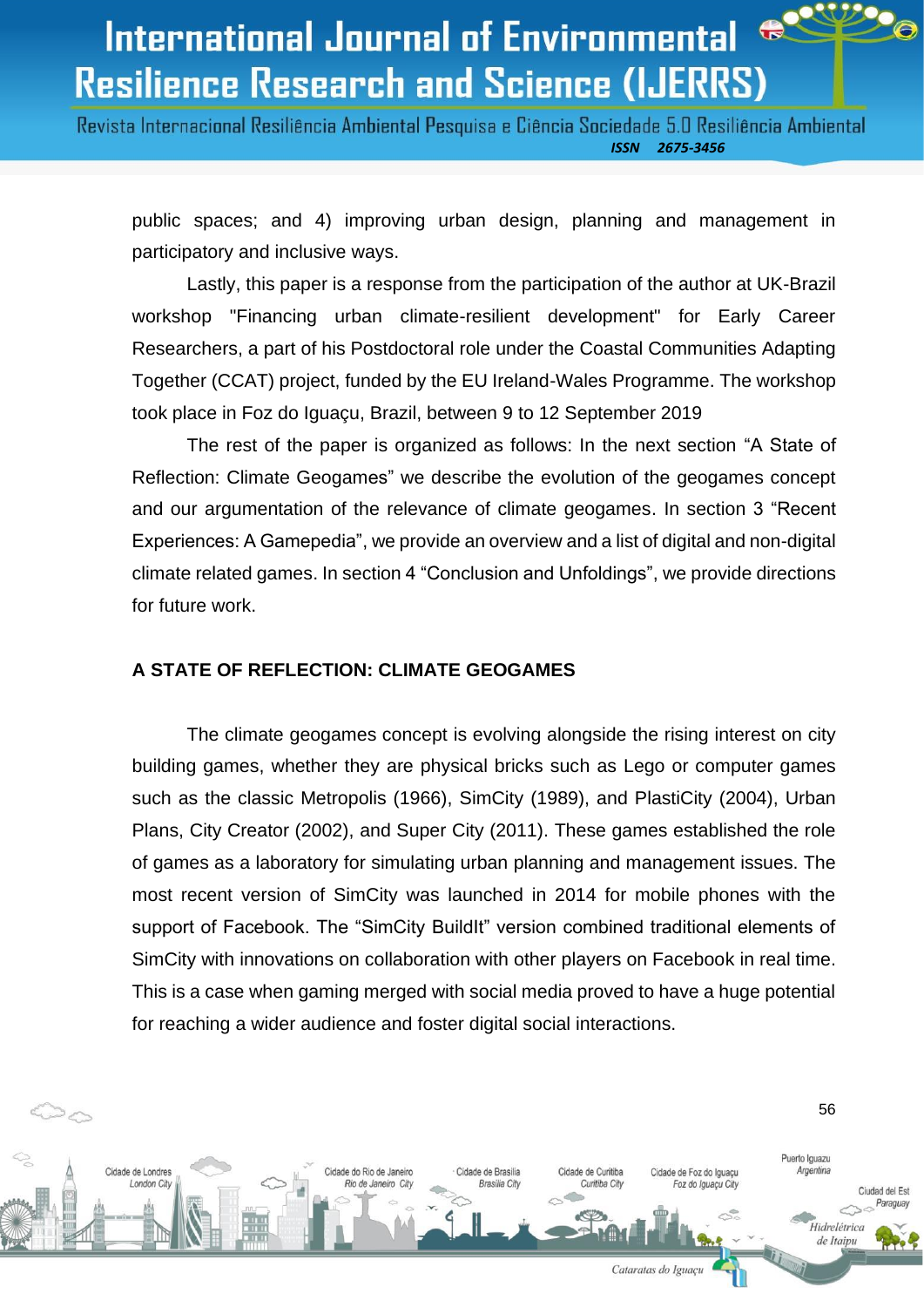Revista Internacional Resiliência Ambiental Pesquisa e Ciência Sociedade 5.0 Resiliência Ambiental *ISSN 2675-3456*

For urban planning, these types of games can be categorized in three groups: non digital / traditional, digital and pervasive (REINART; POPLIN, 2014). Non digital / traditional one includes Broken Cities, CLUG, Ginkgopolis, Masterplan, Neue Heimat, Pop-up Pest, Stadtspieler e The Harbour Game. Digital one includes Anno, City One, Civilization, Community PlanIt, Green Sight City, Minecraft/Block by block, Plasticity, Securing Sydney´s Urban Planning, SimCity e Surfing Global Change. Pervasive one includes Mogi, PacManhattan e REXplorer.

During the 1970s, the first serious games related to urban issues were created with the goals of instructing and informing as well as giving pleasure (ABT, 1970). "Corridor" was developed to explore technological, economic, and political limitations on transportation projects for the Northeast Corridor Transportation. "Politica" was developed to explore pre-revolutionary crisis in the Latin American context. "Simpolis", probably an inspiration for SimCity, was developed to investigate the role of decisionmaking to crises responses in cities.

According to Abt (1970, p. 6) games involve "(…) two or more independent decision-makers seeking to achieve their objectives in some limiting context". It is "(…) a context with rules among adversaries trying to win objectives". The difference of serious games is its serious other than casual character. Serious games "(…) have an explicit and carefully though-out educational purpose and are not intended to be played primarily for amusement". This does not mean that serious games should not be entertaining.

Serious games are the application of games and technological simulations to non-entertainment domains. Serious games differs from computer games because they are made by more elements than just narrative, art and software (ZYDA, 2005). Serious games add pedagogy with the aim of educating and instructing, but the pedagogy must be subordinated to the narrative while the entertainment aspect must not be forgotten. Zyda (2005, p. 25-26) distinguishes game, video-game and serious games:

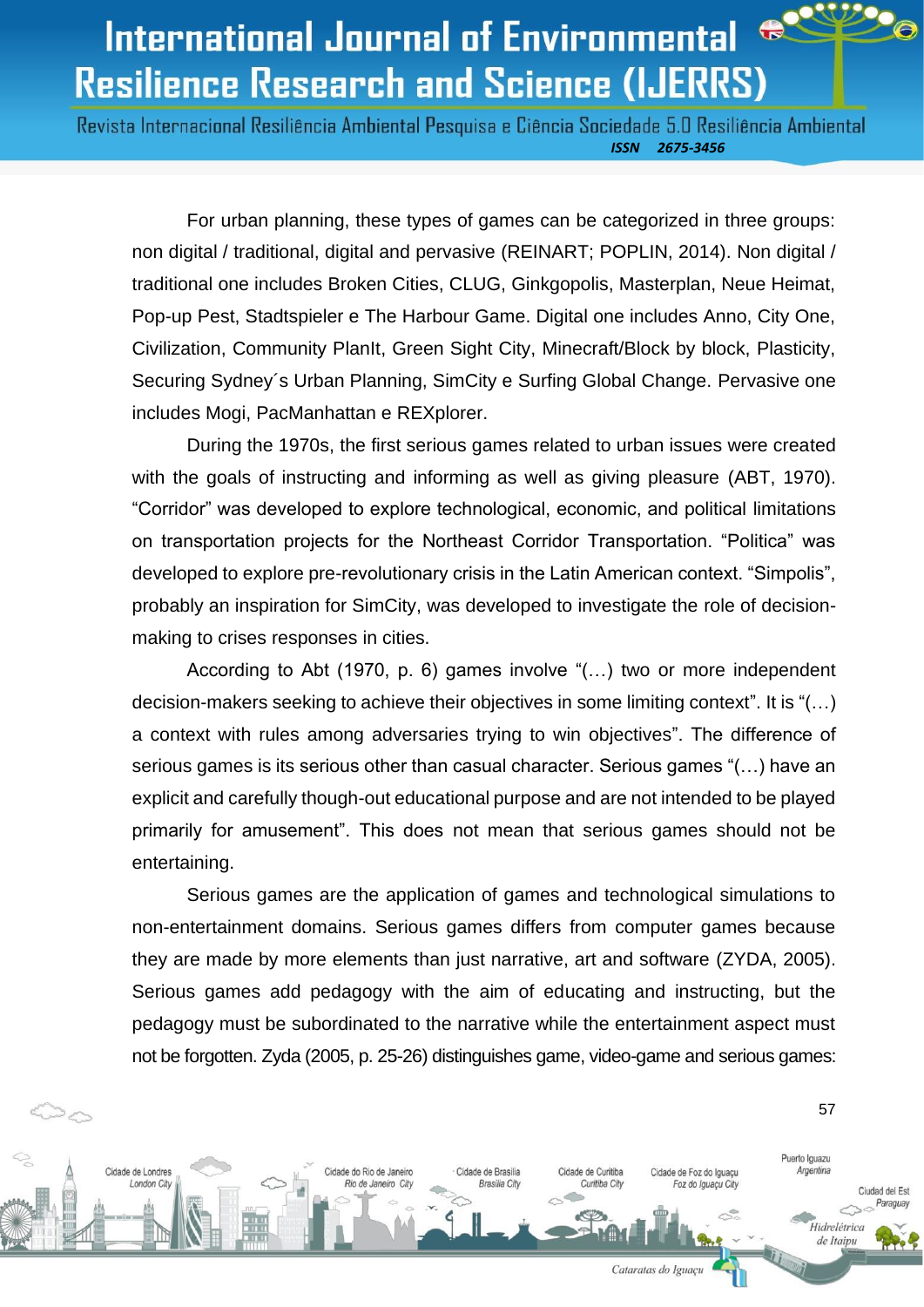Revista Internacional Resiliência Ambiental Pesquisa e Ciência Sociedade 5.0 Resiliência Ambiental *ISSN 2675-3456*

1) Game is a "physical or mental contest, played according to specific rules, with the goal of amusing or rewarding the participant";

2) Video-game is a "mental contest, played with a computer according to certain rules for amusement, recreation, or winning a stake";

3) Serious games is a "mental contest, played with a computer in accordance with specific rules that uses entertainment to further government or corporate training, education, health, public policy, and strategic communication objectives".

Although the phrase 'serious games' could be considered an oxymoron (words that exclude themselves mutually), it is the personification of the antagonist legacy between education and entertainment. Serious games use the artistic dimension of games to deliver a message, teach a lesson or emulate an experience (MICHAEL; CHEN, 2005).

Alenka Poplin researched serious games applications for civic engagement in urban planning (POPLIN, 2011; 2012; 2014). She investigated its potential to inform citizens about their built environments while bringing them pleasure in the process of playing the game. She focused on searching for appropriate narratives and how to attract more citizens to the urban planning process. She cites educational games created by schools to teach about the history of the city and planning with ecological principles, such as "Londoner", "SCAPE", and "Urban Science".

"Second Life", a first of a kind digital gaming environment merged with social media, was used as a tool for civic engagement in urban planning and design processes. In the "Hub2" game players explored and redesigned a neighborhood in Boston, Massachusetts, USA, by moving objects, interacting with other players, and experimenting diverse spatial configuration settings such as new structures, green areas, streets, and pavements (GORDON; MANOSEVITCH, 2011). In the "Participatory Chinatown" the goal of the 3D multiplayer game was to engage residents of Chinatown, Boston, in the process of decision-making for the neighborhood's master plan (GORDON; SCHIRRA, 2011).

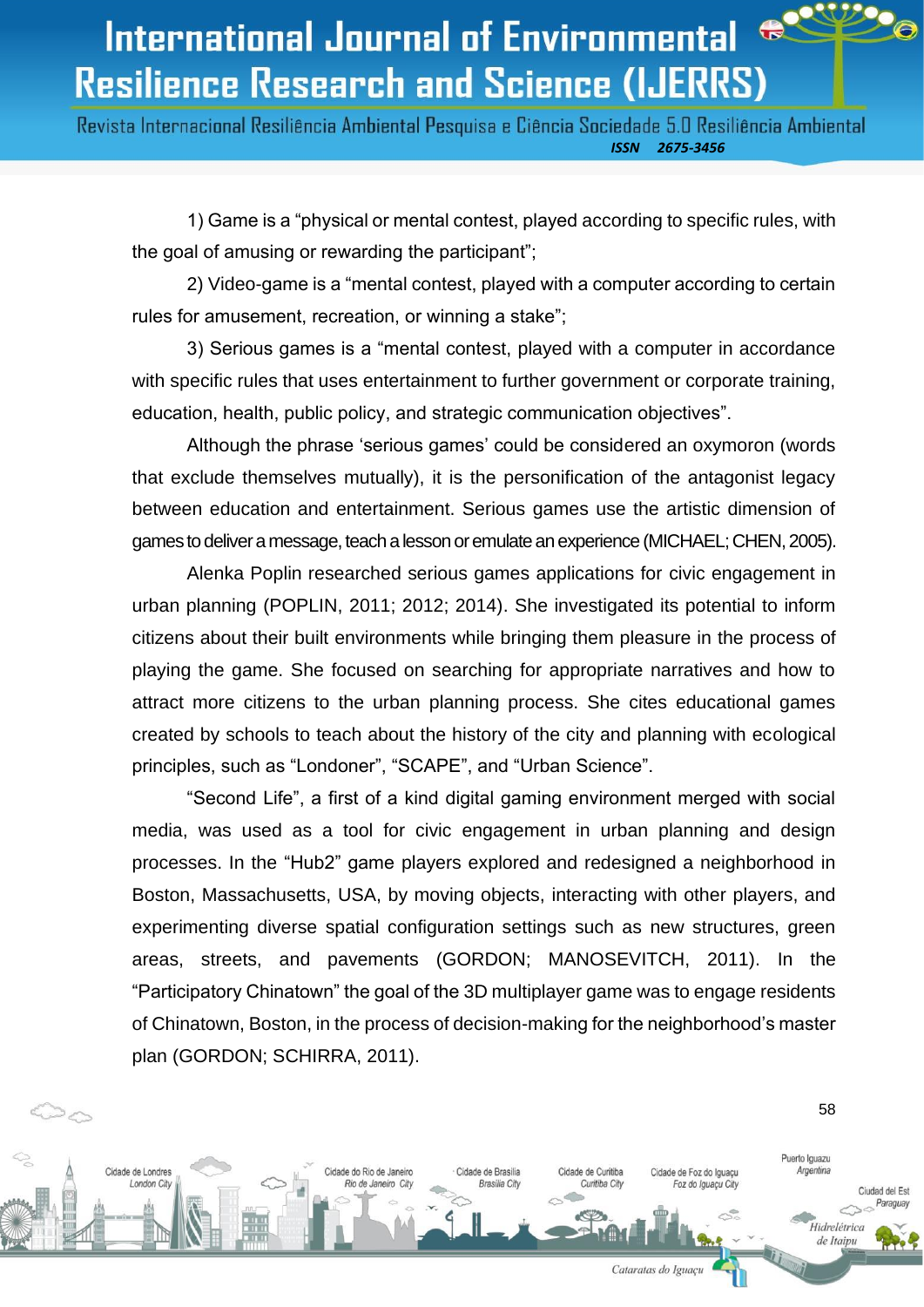Revista Internacional Resiliência Ambiental Pesquisa e Ciência Sociedade 5.0 Resiliência Ambiental *ISSN 2675-3456*

Schlieder and colleagues were the precursors of the geogames concept (SCHLIEDER, 2014a; SCHLIEDER; KIEFER; MATYAS, 2005), a sub-section of serious games that focuses on geographic location and locomotion in the city. Hence, the natural evolution of geogames comes from location-based games (SCHLIEDER; KIEFER; MATYAS, 2006) in which players uses an electronic device such as a GPS or a mobile phone to play card or board games in a specific urban setting. It's about transforming the city into a playfield where groups of people can engage in games such as "City Poker", "Neocartographer", and "GeoTicTacToe", enriched with quiz questions in a certain topic.

The state-of-the-art concepts and types of Geogames are:

1) Christoph Schlieder develops the concept under the Geoinformation and Urban Geography domains. Definition:

"Geogames constitute a subclass of location-based and mobile games which can be played on mobile devices using positioning technology (like GPS) and integrate the players' position and motion track into the game flow. Through a specific mapping of existing board games into geographical space Geogames combine the strategic aspect of board games with locomotion typical for sportive activities. (…) In order to prevent the possibility of winning the game by just being faster than your opponent Geogames integrate special synchronization mechanisms using quests/tasks. In game-based learning, these in-game quests/tasks provide an opportunity to engage in learning activities. Generally, such activities blend with the gaming experience and are perceived by the players as playing time instead of idle time" (SCHLIEDER, 2014b). A geogame usually use a 1.5 x 1.5 km² area for a game-duration of 30 up to 60 minutes.

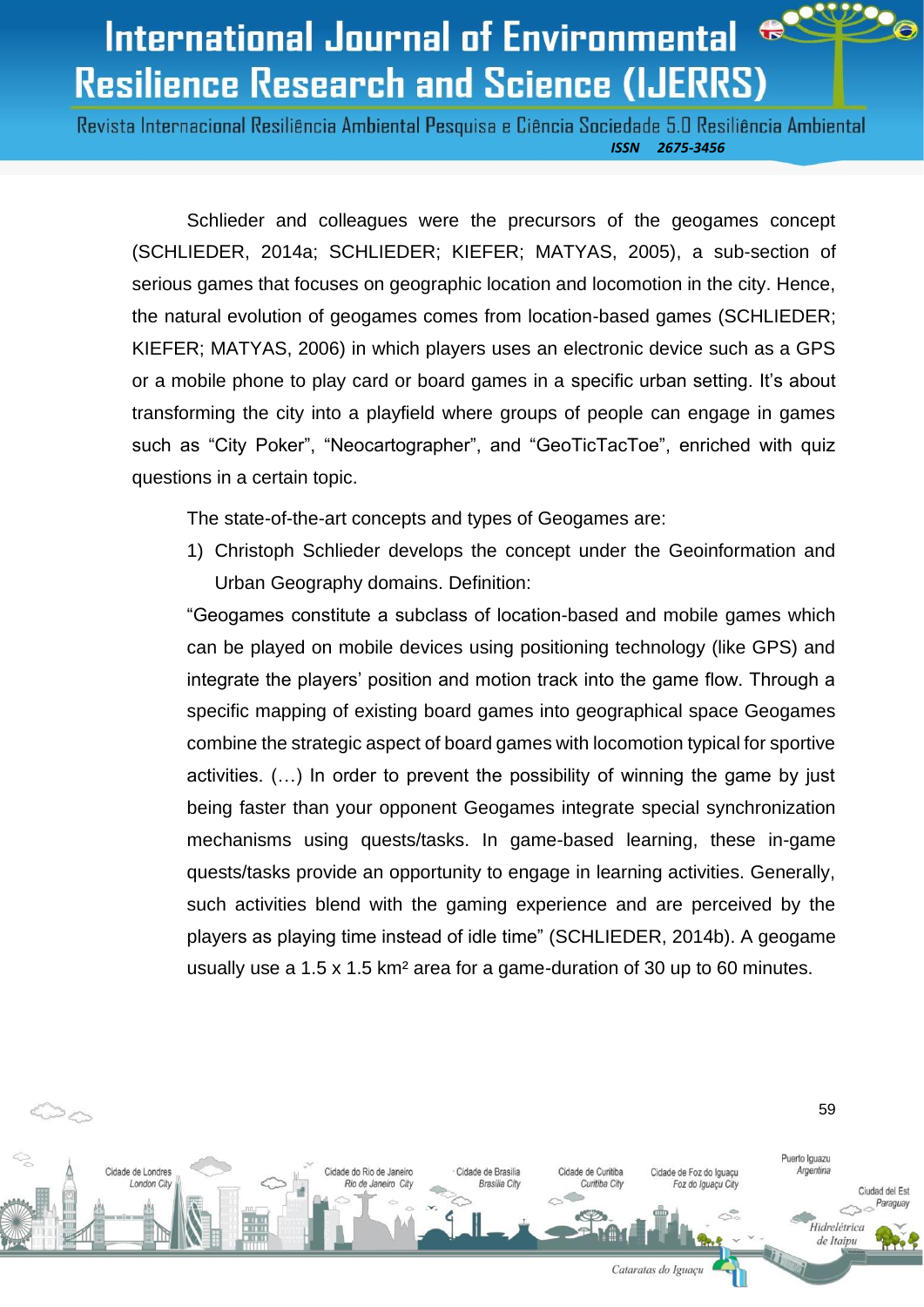Revista Internacional Resiliência Ambiental Pesquisa e Ciência Sociedade 5.0 Resiliência Ambiental *ISSN 2675-3456*

Types/genres:

- Exploration games: for learning how to make use of an existing spatial design (e.g. a campus game for freshmen);
- Feedback games: in which the players report what they experience as the strengths and the weaknesses of a design (e.g. an urban usability game);
- Allocation games: in which the main criterion for winning is to occupy the majority of game location;
- Configuration games: in which the main criterion for winning is to occupy specific pattern of game locations;
- 2) Alenka Poplin develops the concept under Geoinformation and Urban Planning domains. Definition:

The fundamental principles of geogames for civic engagement are based on the concepts of collaborative planning and playful public participation (POPLIN, 2012). Participants must be in a state of flow during the gameplay, given the pleasure and joy that they would feel.

"GeoGames are participatory games for urban planning that complement and optimize the conventional process of public participation and civic engagement in general. They offer the advantage to address important development issues in a playful way. Making the process of participation enjoyable in form of a game is an innovative way to incite residents and other interested citizens to take an active role in the plan making process. With GeoGames, you receive a tool to show and discuss your ideas in a creative way<sup>3</sup>".

<sup>3</sup> Available at [https://geogameslab.net/why-geogames/.](https://geogameslab.net/why-geogames/) Accessed on 15 April 2020.

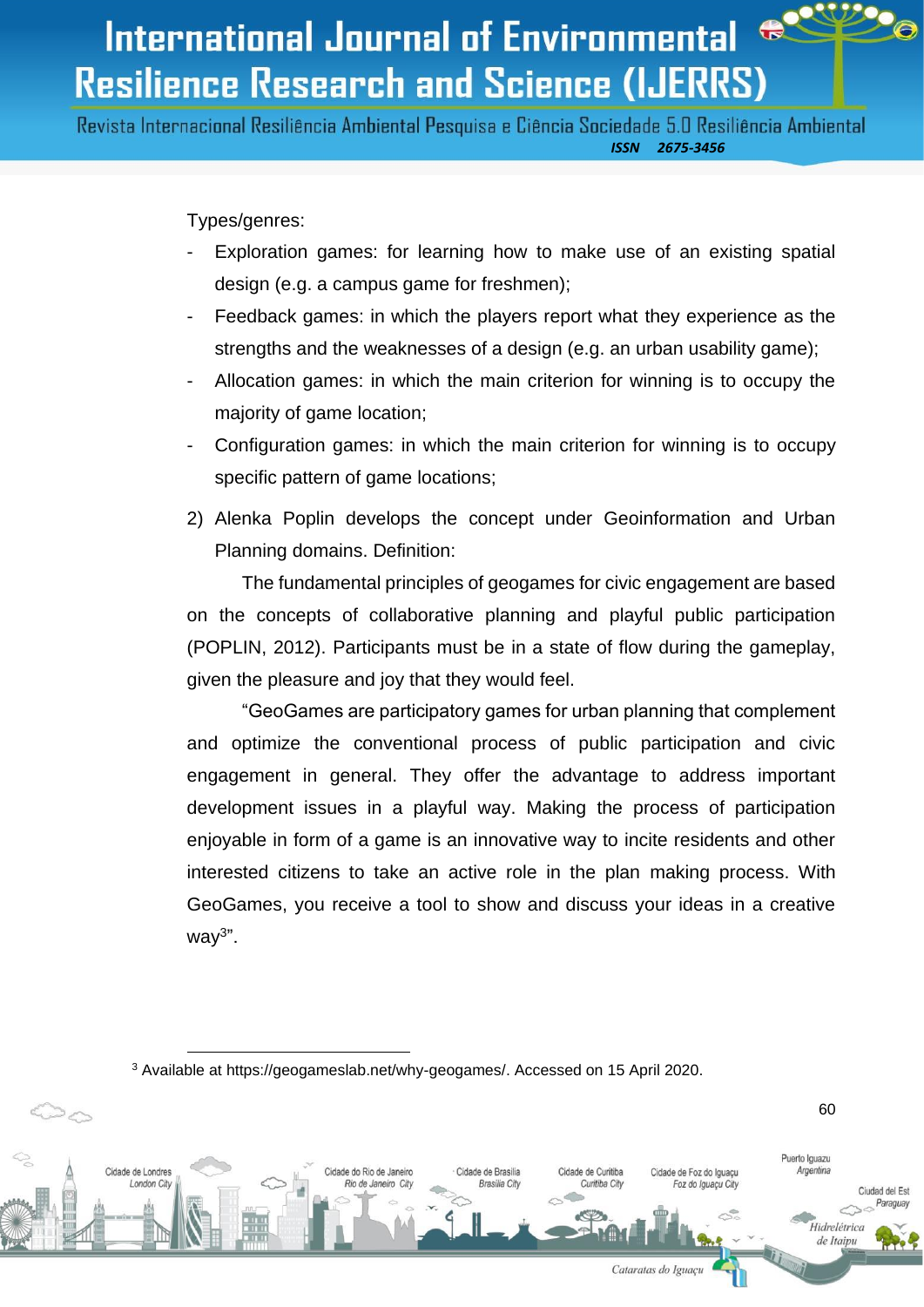Revista Internacional Resiliência Ambiental Pesquisa e Ciência Sociedade 5.0 Resiliência Ambiental *ISSN 2675-3456*

Types/genres:

- Urban planning games: Visualization of space often follows a realistic representation of the city depicted on a realistic map or in a realistic 3D model of the city or neighborhood. Civic engagement is very specific, very concrete, and enables communication, negotiation, and planning by addressing common problems and voting for the best solution.
- 3) Bruno de Andrade develops the concept under Architecture and Urban Design and Geoinformation domains. Definition:

"Geogames are digital and non-digital games, individual or collaborative, anchored in a spatial context, created with georeferenced data and maps, favoring learning and design with ludic aspects. Another important characteristic concern adding the dimension of cultural values as a factor of place-attachment, history and memory. This dimension supports learning lessons from the past and favoring a learning experience about the territory for all-ages throughout engaging their own representations and designs in the game ambient. In addition, geogames should favor, in a serious but playful way, decision-making and problem-solving towards reaching the maximum consensus amongst stakeholders in urban planning" (DE ANDRADE, 2018).

The author's geogaming approach is intrinsically articulated to heritage values and to participatory digital and non-digital methods, such as A) Exploratory: Teatro forum, World cafe; B) Ideation: Open space technology, Design studio; and C) Deliberation: Electronic town meeting, Citizens jury.

Types/genres:

Exploration games: using electronic devices to explore physically architectural and urban spaces and raise awareness on heritage values and attributes, e.g.

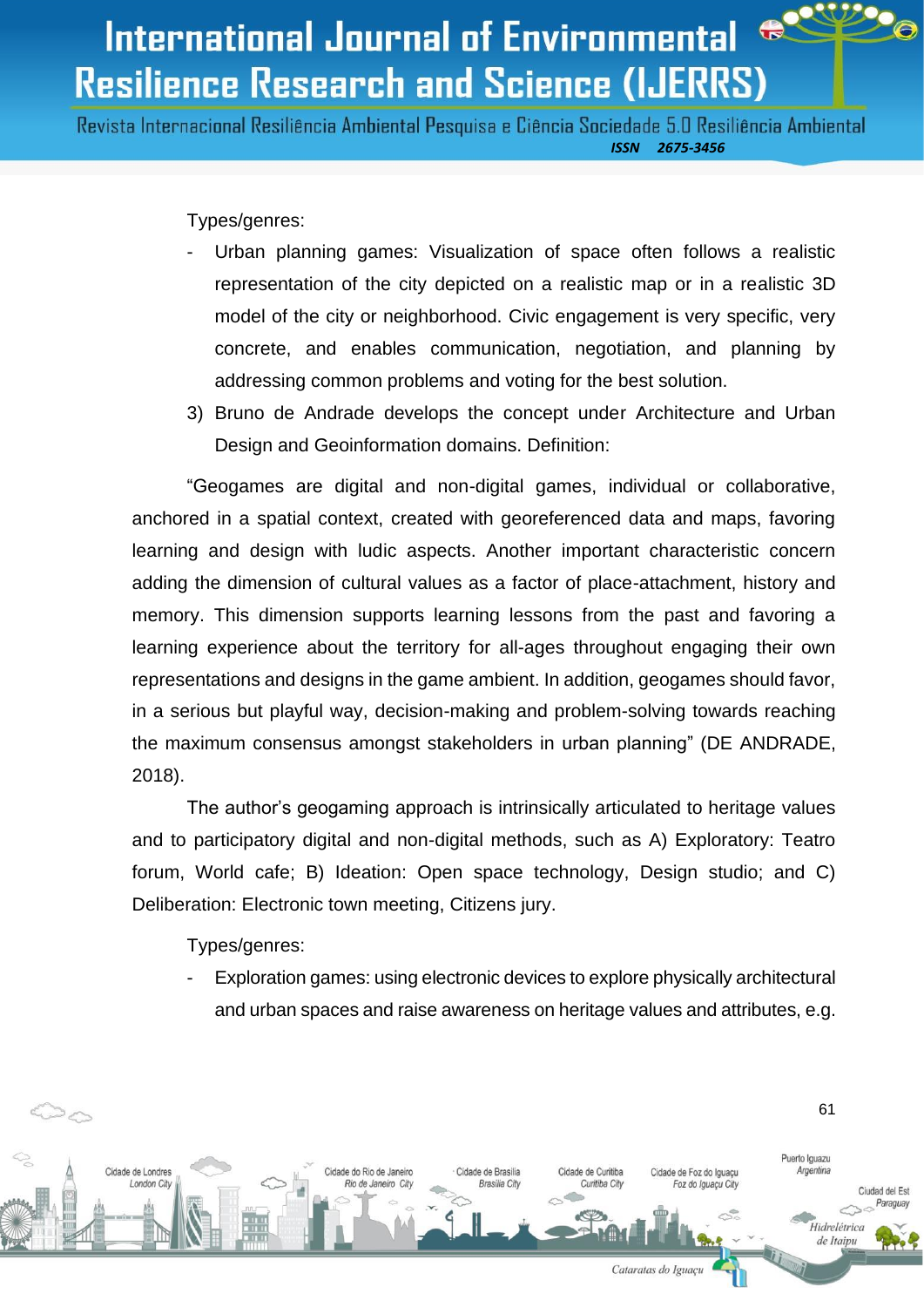

Revista Internacional Resiliência Ambiental Pesquisa e Ciência Sociedade 5.0 Resiliência Ambiental *ISSN 2675-3456*

> "Pokémon GO", "Ingress" and "Harry Potter: Wizards Unite". If done virtually it should include social media connections, such as "Second Life".

- Design games: (re)designing collaboratively architectural and urban spaces with a particular interest for a greater conservation and sustainable development of protected heritage buildings and sites, e.g. Minecraft, Lego Worlds, Cities Skylines, SimCity, Age of Empires, and Civilization.
- Decision-making games: empowering participants to make a decision on which design to move forward based on competitive or collaborative gaming dynamics, e.g. "SimCityEDU: Pollution Challenge", "Rising cities", "Energy City", "Democracy 3" and "Landopoly".

The bridge between geogames to climate geogames lies on the literature review of Stephen Flood and colleagues. They argued that "climate change games" typically have three primary objectives (FLOOD; CRADOCK-HENRY; BLACKETT; EDWARDS, 2018): 1) teach knowledge and provide familiarity with the issues of climate change; 2) make players aware of the challenges associated with global warming and encourage players to develop solutions (RECKIEN; EISENACK, 2013); 3) games also act as safe innovation spaces (JOHNSON; RICE; GEELS, 2011) to interactively engage with alternate climate futures, build capability and capacity for resolving difficult problems and socialize adaptation with different publics.

We would add 3 more objectives based on the works of Christoph Schlieder, Alenka Poplin and Bruno de Andrade previously discussed: 4) design; 5) management; 6) evaluation. Hence the six objectives of climate geogames would be: 1) knowledge building; 2) raising awareness; 3) solving problems and socializing; 4) co-designing solutions; 5) co-managing solutions; 6) co-evaluating the process. We highlight the educational aspect of climate geogames as a way to build a culture of participation through games.

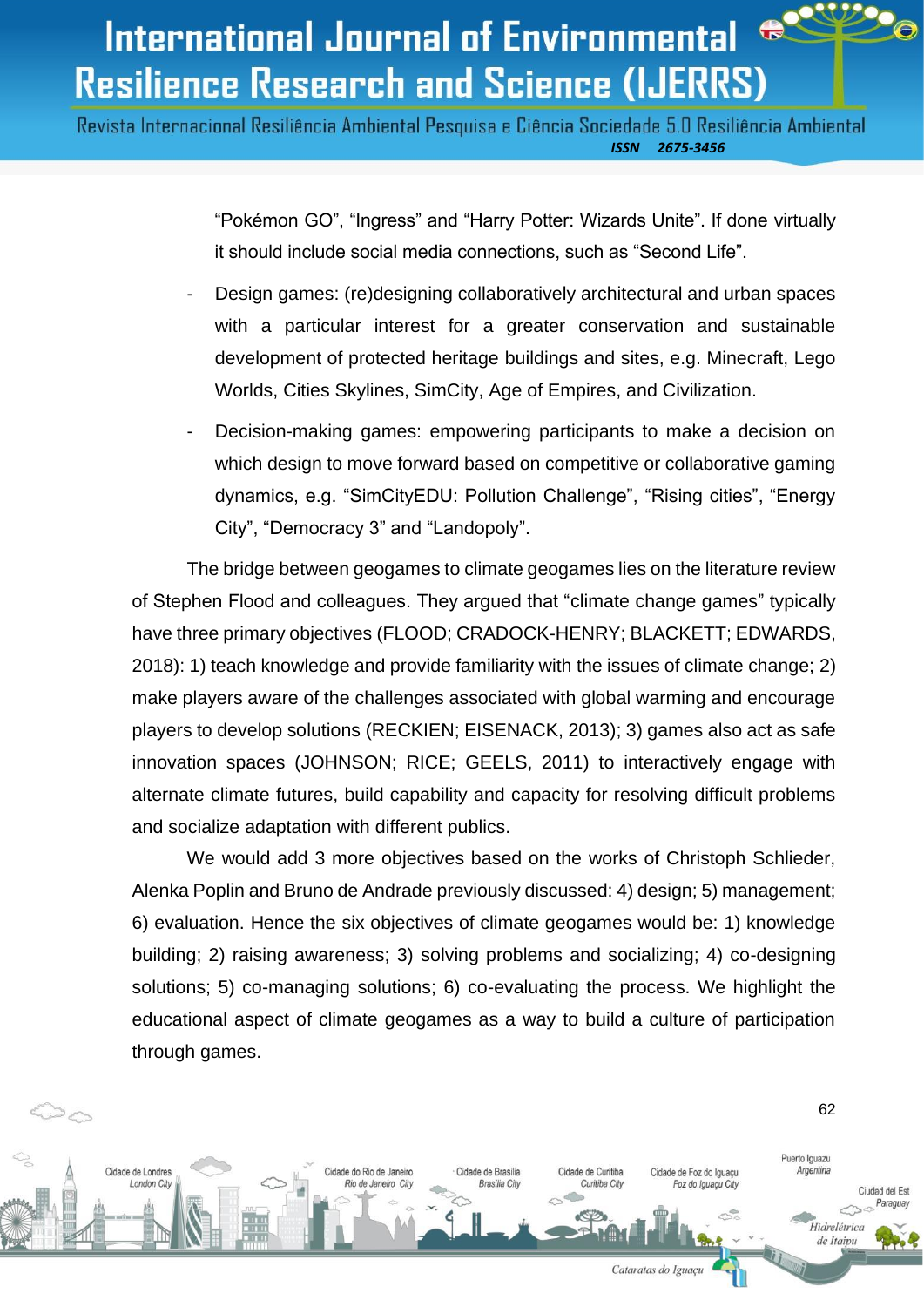Revista Internacional Resiliência Ambiental Pesquisa e Ciência Sociedade 5.0 Resiliência Ambiental *ISSN 2675-3456*

#### **RECENT EXPERIENCES: A GAMEPEDIA**

This item focuses on two initiatives that are leading the creation of environmental and climate related games, which are the Dutch Climate Centre's game resources<sup>4</sup> and Polish Games4Sustainability's resources<sup>5</sup>. The Climate Centre, established in 2002 by the Netherlands Red Cross, have designed and tested at least 45 serious games about humanitarian issues like disaster preparedness, gender, food security, health, and migration. Games4Sustainability have compiled more than 100 serious games and simulations arranged by the UN's Sustainable Development Goals.

From the Climate Centre gaming resources, we highlight some related to climate change adaptation (Figure 1):

| Name                             | $\sim$ 0.10 a.m. p. c. 10.11 . 10. 0.11.11.01.10 . 0.11.01.19<br>Description                                                                                                                                                                                                                | Learning objectives                                                                                                                                                                            |
|----------------------------------|---------------------------------------------------------------------------------------------------------------------------------------------------------------------------------------------------------------------------------------------------------------------------------------------|------------------------------------------------------------------------------------------------------------------------------------------------------------------------------------------------|
| Spot the Status                  | The aim of this card-playing exercise is to<br>increase consciousness, flexibility<br>and<br>choice in our interactions by enhancing the<br>understanding of status behavior                                                                                                                | To explore the concept of status<br>behavior. To energize and create<br>a sense of bonding among<br>participants.                                                                              |
| Seasonal<br><b>Forecast Game</b> | During this game, players are presented with<br>a probabilistic forecast, for example: there is<br>40% chance that there will be drier than<br>average conditions. Players have to make<br>decisions based on this information and will<br>see the consequences of their decisions.         | To explore making decisions<br>under uncertainty<br>explore<br>the<br>To<br>use<br>and<br>limitations of seasonal forecasts                                                                    |
| Invest<br>in<br>the<br>Future    | Invest in the Future is an interactive card<br>game. It combines story-telling and strategy<br>to engage players in thinking about the<br>importance of taking Climate Change into<br>consideration as they strive to make<br>responsible, sustainable development<br>investment decisions. | Climate change is happening<br>and the rising generation will<br>need to understand how to make<br>resilient development decisions<br>in order to build the future with<br>well-being for all. |
| Decisions for the<br>Decade      | "Decisions for the Decade" is an intensely<br>interactive game designed to support<br>learning and dialogue about key aspects of<br>long-term investments under uncertainty.                                                                                                                | Planning<br>for<br>extremes,<br>experiencing climate<br>change<br>impacts, cooperation to better<br>manage risk.                                                                               |

Figure 1 - Games related to the adaptation to climate change of Climate Center resources

<sup>4</sup> Available at [https://www.climatecentre.org/resources-games/games.](https://www.climatecentre.org/resources-games/games) Accessed on 18 April 2020.

<sup>5</sup> Available at [https://games4sustainability.org/gamepedia/.](https://games4sustainability.org/gamepedia/) Accessed on 19 April 2020.

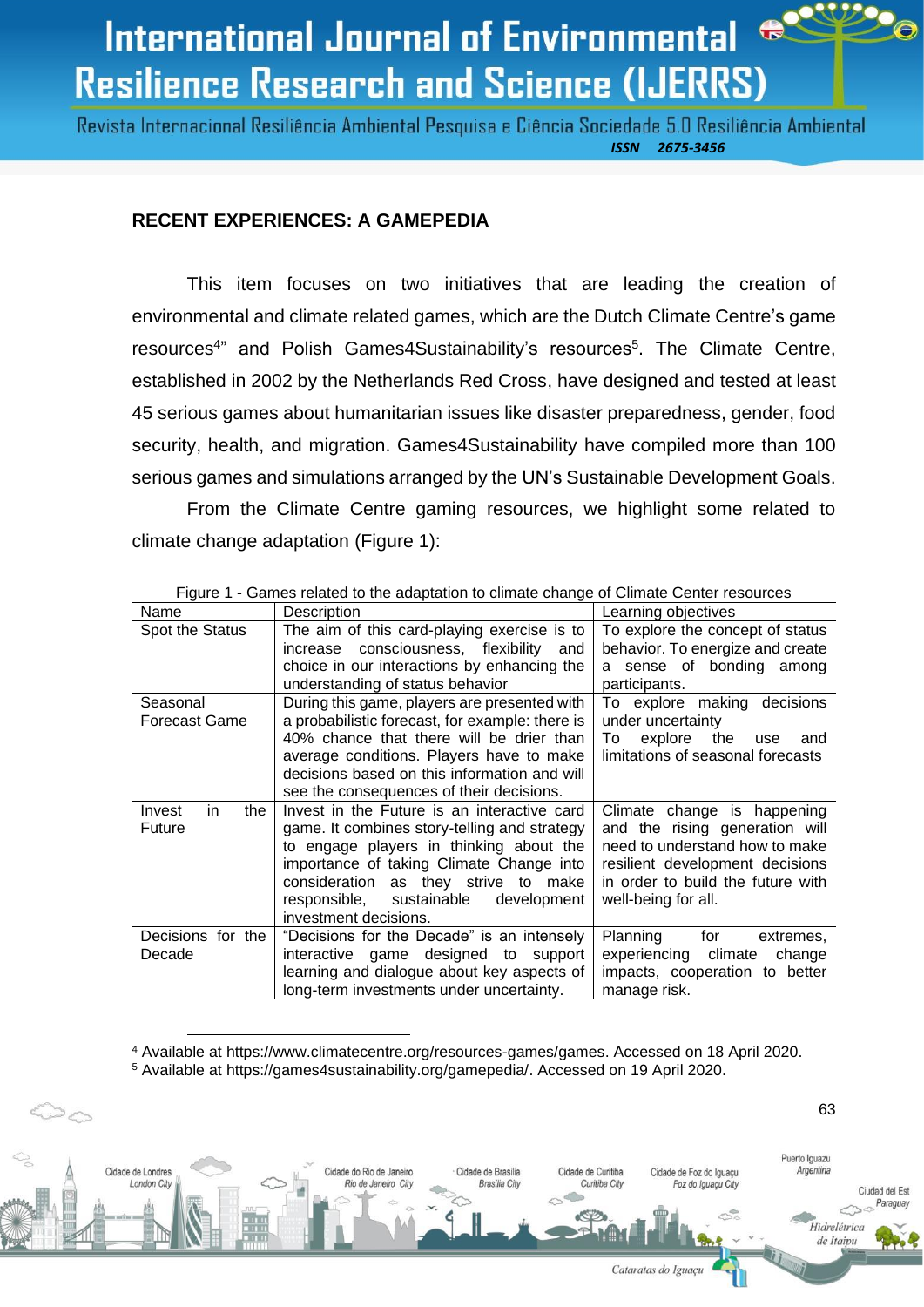Revista Internacional Resiliência Ambiental Pesquisa e Ciência Sociedade 5.0 Resiliência Ambiental *ISSN 2675-3456*

| Climate Message | Complex climate messages can often cause<br>more confusion than clarity. This light<br>hearted exercise can open the space for an<br>exploration on the effectiveness of seasonal<br>forecasts and how to communicate them<br>effectively without oversimplifying<br>the<br>message.                                                                                                                                                                                                                                  | To explore how complex climate<br>messages are transferred<br>explore<br>To<br>options<br>for<br>appropriate use<br>of climate<br>messages                                                                                                  |
|-----------------|-----------------------------------------------------------------------------------------------------------------------------------------------------------------------------------------------------------------------------------------------------------------------------------------------------------------------------------------------------------------------------------------------------------------------------------------------------------------------------------------------------------------------|---------------------------------------------------------------------------------------------------------------------------------------------------------------------------------------------------------------------------------------------|
| Ananse Games    | Handwashing with Ananse is a three-<br>chapter story and game experience centred<br>on the popular Ghanaian folklore character<br>Ananse. In this game, Ananse has stolen all<br>the knowledge about handwashing and<br>hidden it in his pockets. The children have to<br>play through three scenarios where they<br>trick Ananse to win the handwashing<br>knowledge back from him. The three<br>chapters on why it is important to wash<br>hands with water and soap; how to do it<br>correctly; and when to do it. | Learn why, how and when to<br>wash your hands with water and<br>soap.                                                                                                                                                                       |
| Act to Adapt    | A giant board game during which the<br>'community team' has to prioritize vulnerable<br>community resources and take collective or<br>individual actions to protect them from the<br>'hazard team'.                                                                                                                                                                                                                                                                                                                   | To experience the impacts of<br>climate change; to explore how<br>different community resources<br>are vulnerable to different types<br>of extreme weather and hazards<br>and what you can do individually<br>or in groups to address this. |

Source: Elaborated by the author.

From the Games4Sustainability resources, we highlight some games related to the UN's Sustainable Development Goal 13 – Climate Action (figure 2):

Figure 2 - Games related to the UN Sustainable Development Goal 13 - Climate Action from

| Games4Sustainability resources. |                                                                                                                                                                                                                       |                                                                                                                                                                                           |  |
|---------------------------------|-----------------------------------------------------------------------------------------------------------------------------------------------------------------------------------------------------------------------|-------------------------------------------------------------------------------------------------------------------------------------------------------------------------------------------|--|
| Name                            | Description                                                                                                                                                                                                           | Learning objectives                                                                                                                                                                       |  |
| GO GOALS!                       | A board game designed to be fun and<br>engaging while informing and motivating<br>children to actively pursue the SDGs.                                                                                               | To help children understand the<br>Sustainable Development Goals,<br>how the global aims impact kids'<br>lives and what they can do every<br>day to help achieve the 17 Goals<br>by 2030. |  |
| <b>World Rescue</b>             | A mobile game in which players meet and<br>help five young heroes and help them solve<br>global problems - such as displacement,<br>disease, deforestation,<br>drought.<br>and<br>pollution - at the community level. | To learn about 21st century<br>development challenges<br>- in<br>different parts of the world. To<br>learn about cultural diversity from<br>five characters from different                |  |

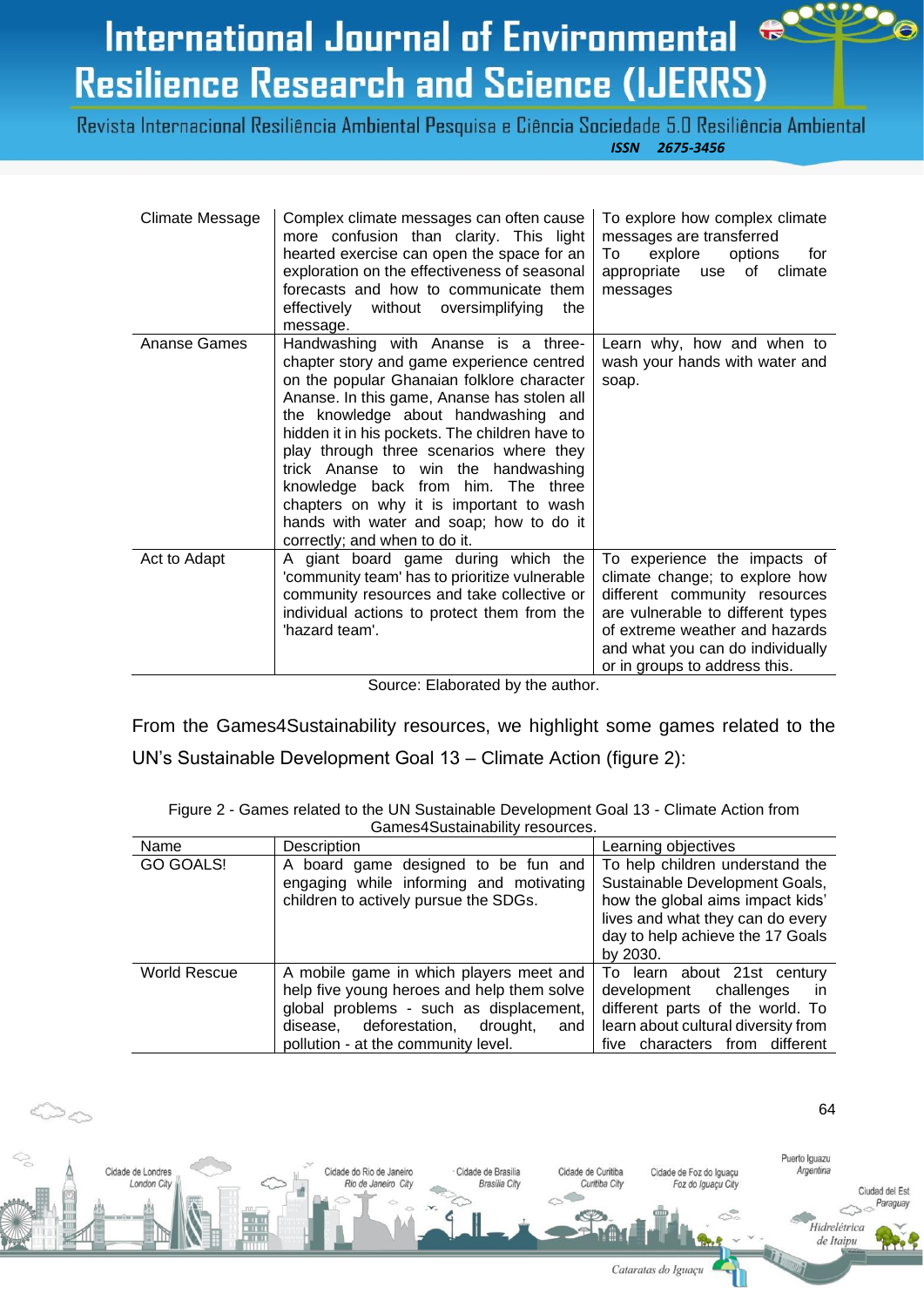Revista Internacional Resiliência Ambiental Pesquisa e Ciência Sociedade 5.0 Resiliência Ambiental *ISSN 2675-3456*

|                                                 |                                                                                                                                                                                                                                                                                                                                                                                                                                           | parts of the world - India, China,<br>Norway, Brazil, and Kenya.                                                                                                                                                                                                                                                                                                                                            |
|-------------------------------------------------|-------------------------------------------------------------------------------------------------------------------------------------------------------------------------------------------------------------------------------------------------------------------------------------------------------------------------------------------------------------------------------------------------------------------------------------------|-------------------------------------------------------------------------------------------------------------------------------------------------------------------------------------------------------------------------------------------------------------------------------------------------------------------------------------------------------------------------------------------------------------|
| Climate Challenge                               | The game aims to provide players with<br>insights into the dynamics at play and to<br>stimulate reflection on collaboration between<br>different players with different interests and<br>perspectives. It is based on the tragedy of<br>the commons, complexity theory, game<br>theory and cooperation strategies.                                                                                                                        | During<br>challenges,<br>the<br>participants will face the issues<br>that our world leaders are all too<br>familiar with: growth spurts,<br>limited resources, international<br>negotiations,<br>downturns<br>and<br>conflicts.<br>To experience the impact of the<br>choices of individuals as well as<br>of groups make.<br>To improve understanding of<br>how a sustainable future could<br>materialize. |
| Shores:<br>New<br>a<br>Game<br>for<br>Democracy | An online multiplayer game that takes<br>players on a quest to settle on a green,<br>vibrant island. Wild forest covers its surface,<br>hiding rich coal deposits underneath. Free to<br>themselves,<br>govern<br>players<br>can<br>communicate and collaborate -<br>or go<br>through the game without giving much<br>concern to the others. Using coal can<br>dramatically<br>island's<br>improve<br>the<br>development.                 | To learn and explore practices<br>that promote sustainability.<br>To discover correlation between<br>greenhouse gases and climate<br>change.<br>To set and align goals, negotiate<br>conditions<br>coordinate<br>and<br>actions.                                                                                                                                                                            |
| Cultural<br>Memory<br>Game                      | The game draws on the concept of cultural<br>memory as the key factor contributing to<br>community resilience. The bits and pieces of<br>past catastrophic events are scattered<br>around the city, offering prompts to those<br>who are ready to relate facts. Will you use<br>your time to visit the Local Museum or would<br>you rather opt for a shopping spree? The<br>choice is yours, but it will certainly affect your<br>future. | To learn from the past to shape<br>your present and future.<br>To understand the role of cultural<br>memory in developing resilience<br>To master decision-making in an<br>uncertain environment                                                                                                                                                                                                            |
| Tradeoff!                                       | Tradeoff! operates on the premise that if we<br>can bring more information about natural<br>capital into decision-making, then better<br>decisions will be made, both for people and<br>nature. The game is a simple, introductory<br>way for players to interact with the potential<br>trade-offs and synergies between traditional<br>development and natural capital values.                                                           | explore tradeoffs across<br>To<br>multiple ecosystem services and<br>between nature's value<br>and<br>development;<br>To demonstrate how spatial data<br>can help inform these decisions;<br>To simulate group and cross-<br>collaboration<br>sector<br>and<br>decision-making.                                                                                                                             |
| Climate<br>Urban<br>Architect                   | An educational flash game that allows you to<br>create your own environmental-friendly city.<br>You can design the city by building houses,<br>streets and green spaces, employ citizens in                                                                                                                                                                                                                                               | knowledge<br>To<br>about<br>gain<br>suburbanization and its effects<br>on environment.                                                                                                                                                                                                                                                                                                                      |

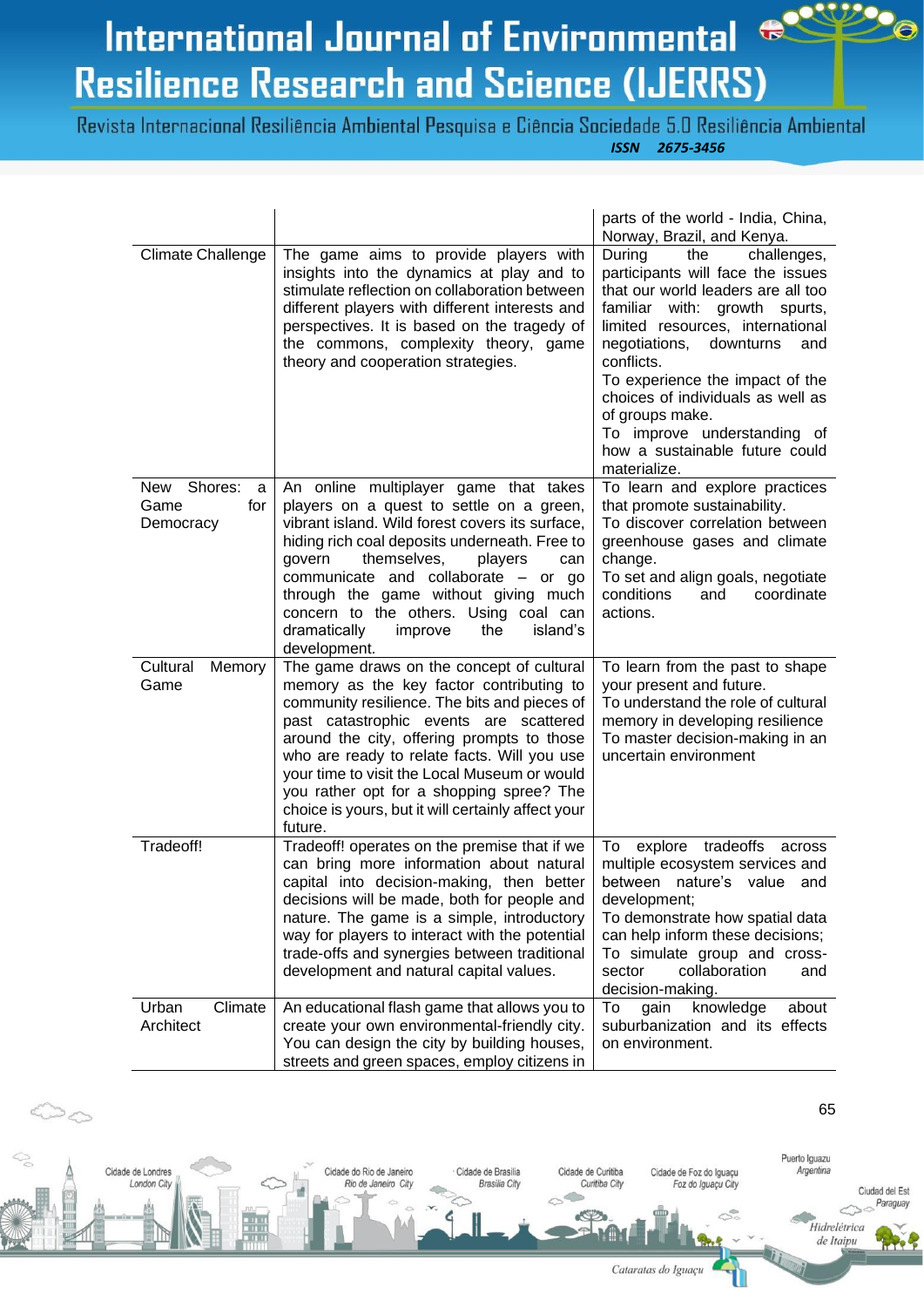Revista Internacional Resiliência Ambiental Pesquisa e Ciência Sociedade 5.0 Resiliência Ambiental *ISSN 2675-3456*

> offices and industrial plants while observing the effect of these actions on the climate of the city. fashion.

To understand the importance of building a city sustainably and in an environmentally-friendly To learn about climatic differences between global regions.

Source: Elaborated by the author.

#### **CONCLUSION AND UNFOLDINGS**

Climate geogames can be a powerful tool to tackle UN's SDGs, especially those correlated to Climate Action and Sustainable Cities and Communities, by involving citizens in learning processes about environmental and climate issues. Such games could and should be appropriated not only by academia, but also governments, NGOs and the private sector. Climate geogames work as a motivational method and a tool to face real and complex problems in cities and allow participants to play an active role in its processes of planning and management, which, by the way, include them.

The advantages of climate geogames are that people can learn by following their own speed and rhythm, the order that they want and decide the activities that pleases them the most. This game system favor knowledge accumulation through the experimentation of different solutions and strategies in a constantly shifting environment. It can be digital or non-digital, although recent events such as pandemic justifies the further investment on digital games as teaching and learning resources and civic engagement tools.

In our continuing work on climate geogames we will deal with its concepts and possible implementations. The intriguing questions are: How can digital climate geogames be designed to attend the UN's SDGs? How to co-design climate geogames with local stakeholders? How can climate geogames be used for youth engagement in

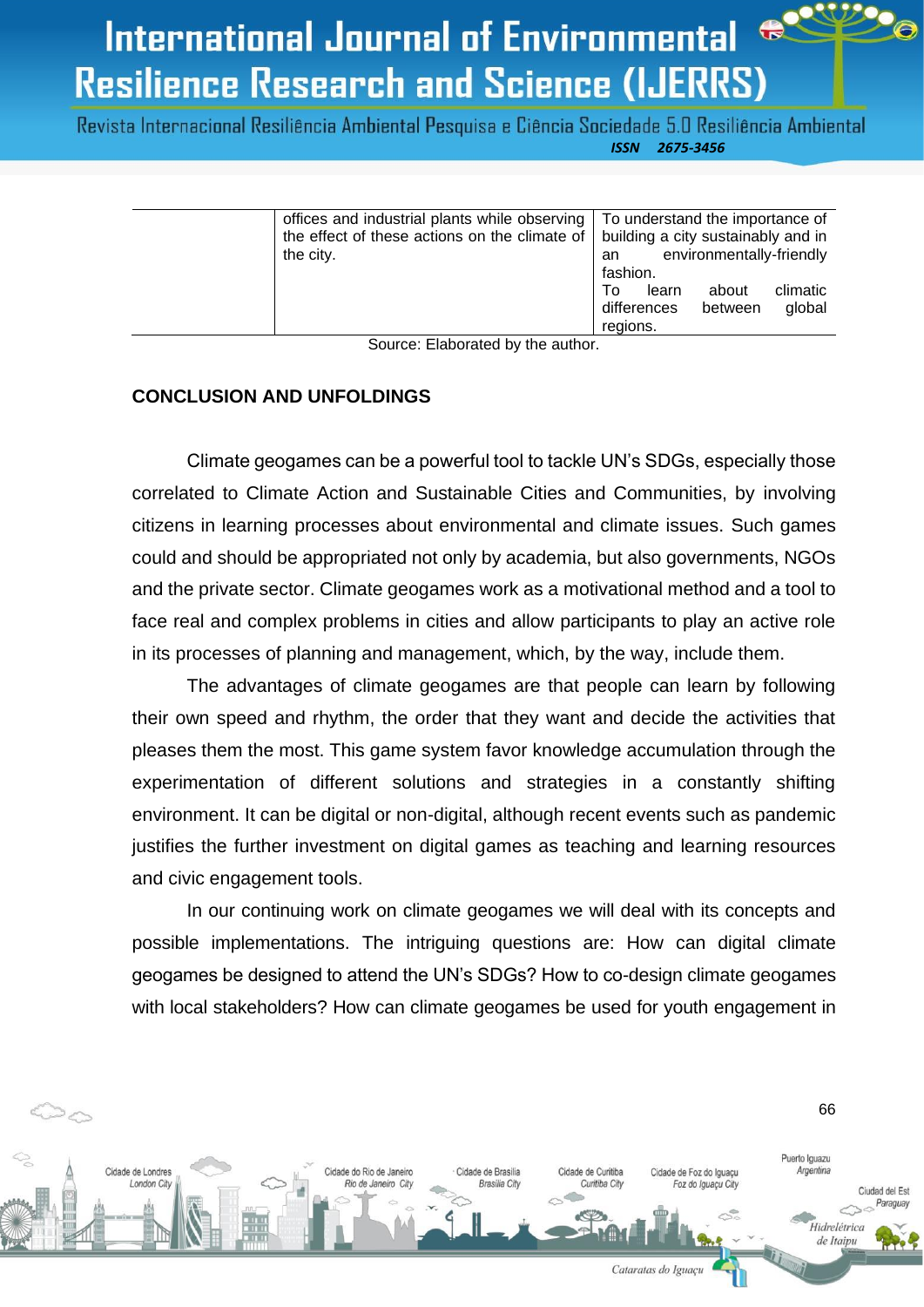Revista Internacional Resiliência Ambiental Pesquisa e Ciência Sociedade 5.0 Resiliência Ambiental *ISSN 2675-3456*

updating Master Plans towards resilience? How to achieve such a level of concentration in which participants focus on serious matters while avoiding climate anxiety?

#### **ACKNOWLEDGEMENT**

This paper was developed with the support of the Coastal Communities Adapting Together (CCAT) project, funded by the EU Ireland-Wales Programme. We acknowledge Karen Foley and the CCAT team Philip Crowe, Pauline Power and Louise Dunne at the Landscape Architecture section of the University College Dublin, for without their encouragement, tackling this urgent research topic would not have been possible. To the potential legacy that climate geogames can have on present and future generations to help them in any way face unimaginable challenges.

#### **REFERENCES**

ABT, C. C. **Serious Games**. New York: Viking Press, 1970. 0819161489.

BACHOFEN, C.; SUAREZ, P.; STEENBERGEN, M.; GRIST, N. Can games help people manage the climate risks they face? The participatory design of educational games. **Red Cross/Red Crescent Climate Centre Working Paper Series**, 3, 2012.

DE ANDRADE, B. A. Developing the concept of geogames for innovative learning environments. **V!RUS**, 17, n. parti.cipate+col.laborate, 2018.

FLOOD, S.; CRADOCK-HENRY, N. A.; BLACKETT, P.; EDWARDS, P. Adaptive and interactive climate futures: systematic review of 'serious games' for engagement and decision-making. **Environmental Research Letters**, 13, n. 6, p. 063005, 2018.

GORDON, E.; MANOSEVITCH, E. Augmented deliberation: Merging physical and virtual interaction to engage communities in urban planning. **New Media & Society**, 13, n. 1, p. 75-95, 2011.

GORDON, E.; SCHIRRA, S. **Playing with empathy: digital role-playing games in public meetings**. *In*: Proceedings of the 5th International Conference on Communities and Technologies, 2011, Brisbane, Australia. Association for Computing Machinery, p. 179–185. DOI: 10.1145/2103354.2103378. Disponível em: [https://doi.org/10.1145/2103354.2103378.](https://doi.org/10.1145/2103354.2103378)

HARTEVELD, C.; SUAREZ, P. Guest editorial: games for learning and dialogue on humanitarian work. **Journal of Humanitarian Logistics and Supply Chain Management**, 5, n. 1, p. 61-72, 2015.